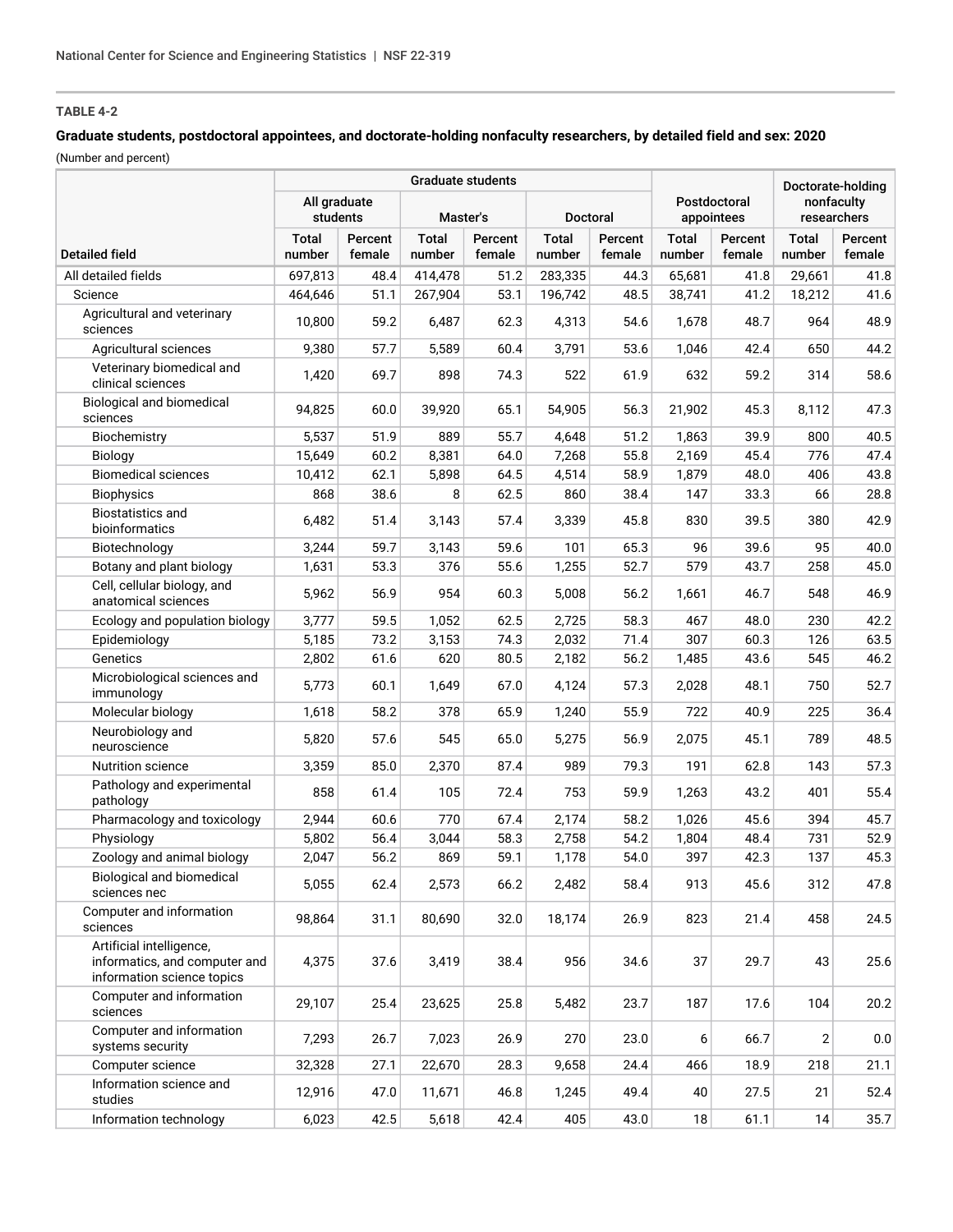# **Graduate students, postdoctoral appointees, and doctorate-holding nonfaculty researchers, by detailed field and sex: 2020**

(Number and percent)

|                                                                 | <b>Graduate students</b> |                   |                        |                   |                        |                   |                            |                   | Doctorate-holding         |                   |
|-----------------------------------------------------------------|--------------------------|-------------------|------------------------|-------------------|------------------------|-------------------|----------------------------|-------------------|---------------------------|-------------------|
|                                                                 | All graduate<br>students |                   | Master's               |                   | Doctoral               |                   | Postdoctoral<br>appointees |                   | nonfaculty<br>researchers |                   |
| <b>Detailed field</b>                                           | <b>Total</b><br>number   | Percent<br>female | <b>Total</b><br>number | Percent<br>female | <b>Total</b><br>number | Percent<br>female | <b>Total</b><br>number     | Percent<br>female | <b>Total</b><br>number    | Percent<br>female |
| Computer and information<br>sciences nec                        | 6,822                    | 34.2              | 6,664                  | 34.3              | 158                    | 29.7              | 69                         | 26.1              | 56                        | 32.1              |
| Geosciences, atmospheric<br>sciences, and ocean sciences        | 11,792                   | 48.9              | 5,277                  | 50.0              | 6,515                  | 48.1              | 1,790                      | 39.9              | 2,150                     | 31.0              |
| Atmospheric sciences and<br>meteorology                         | 1,305                    | 39.6              | 458                    | 40.2              | 847                    | 39.3              | 266                        | 33.5              | 461                       | 26.2              |
| Geological and earth sciences                                   | 7,726                    | 46.3              | 3,561                  | 46.3              | 4,165                  | 46.4              | 879                        | 37.7              | 1,046                     | 31.6              |
| Ocean and marine sciences                                       | 2,761                    | 60.6              | 1,258                  | 64.1              | 1,503                  | 57.7              | 360                        | 49.2              | 330                       | 40.3              |
| Geosciences, atmospheric<br>sciences, and ocean sciences<br>nec | ne                       | ne                | ne                     | ne                | ne                     | ne                | 285                        | 41.1              | 313                       | 26.2              |
| Mathematics and statistics                                      | 31,971                   | 36.2              | 18,284                 | 41.1              | 13,687                 | 29.6              | 1,076                      | 21.0              | 201                       | 31.3              |
| Applied mathematics                                             | 8,889                    | 36.7              | 6,678                  | 38.2              | 2,211                  | 32.3              | 207                        | 19.3              | 50                        | 32.0              |
| <b>Mathematics</b>                                              | 12,469                   | 31.3              | 4,380                  | 40.5              | 8,089                  | 26.4              | 717                        | 20.9              | 94                        | 28.7              |
| <b>Statistics</b>                                               | 10,613                   | 41.4              | 7,226                  | 44.2              | 3,387                  | 35.5              | 152                        | 23.7              | 57                        | 35.1              |
| Multidisciplinary and<br>interdisciplinary studies              | 14,533                   | 52.4              | 10,980                 | 52.4              | 3,553                  | 52.6              | 832                        | 45.8              | 679                       | 39.5              |
| Biological and physical<br>sciences                             | 1,808                    | 56.8              | 993                    | 58.2              | 815                    | 55.1              | 119                        | 44.5              | 56                        | 41.1              |
| Computational science                                           | 2,266                    | 30.4              | 1,968                  | 31.4              | 298                    | 24.2              | 26                         | 42.3              | 38                        | 13.2              |
| Data science and data<br>analytics                              | 2,166                    | 38.2              | 2,124                  | 38.3              | 42                     | 33.3              | 57                         | 38.6              | 22                        | 27.3              |
| International and global<br>studies                             | 1,514                    | 54.1              | 1,341                  | 53.3              | 173                    | 60.1              | 13                         | 61.5              | 16                        | 62.5              |
| Multidisciplinary and<br>interdisciplinary studies nec          | 6,779                    | 62.8              | 4,554                  | 66.4              | 2,225                  | 55.3              | 617                        | 46.5              | 547                       | 41.0              |
| Natural resources and<br>conservation                           | 12,498                   | 58.7              | 8,793                  | 60.0              | 3,705                  | 55.6              | 845                        | 43.0              | 573                       | 39.3              |
| Environmental science and<br>studies                            | 5,866                    | 61.7              | 4,067                  | 62.6              | 1,799                  | 59.8              | 279                        | 47.3              | 167                       | 43.1              |
| Forestry, natural resources,<br>and conservation                | 6,632                    | 56.0              | 4,726                  | 57.8              | 1,906                  | 51.7              | 566                        | 40.8              | 406                       | 37.7              |
| Physical sciences                                               | 42,616                   | 35.2              | 6,275                  | 39.5              | 36,341                 | 34.5              | 6,937                      | 24.7              | 2,890                     | 22.7              |
| Astronomy and astrophysics                                      | 1,506                    | 43.0              | 76                     | 39.5              | 1,430                  | 43.1              | 544                        | 29.0              | 569                       | 20.7              |
| Chemistry                                                       | 22,485                   | 43.7              | 3,096                  | 48.9              | 19,389                 | 42.9              | 3,294                      | 27.3              | 906                       | 27.6              |
| Materials sciences                                              | 1,492                    | 32.6              | 464                    | 30.2              | 1,028                  | 33.8              | 225                        | 24.9              | 73                        | 20.5              |
| Physics                                                         | 16,126                   | 22.0              | 2,141                  | 23.3              | 13,985                 | 21.8              | 2,676                      | 20.7              | 1,151                     | 19.6              |
| Physical sciences nec                                           | 1,007                    | 49.1              | 498                    | 59.8              | 509                    | 38.5              | 198                        | 24.7              | 191                       | 24.1              |
| Psychology                                                      | 68,394                   | 79.0              | 47,279                 | 81.1              | 21,115                 | 74.3              | 1,312                      | 63.9              | 749                       | 66.5              |
| Applied psychology                                              | 22,506                   | 79.8              | 17,673                 | 80.8              | 4,833                  | 76.1              | 92                         | 71.7              | 64                        | 65.6              |
| Clinical psychology                                             | 7,148                    | 79.5              | 3,480                  | 81.2              | 3,668                  | 77.9              | 84                         | 67.9              | 16                        | 75.0              |
| Counseling psychology                                           | 17,339                   | 82.0              | 15,979                 | 82.4              | 1,360                  | 77.2              | 31                         | 77.4              | 26                        | 73.1              |
| Human development                                               | 2,241                    | 88.8              | 1,499                  | 91.1              | 742                    | 84.1              | 122                        | 76.2              | 137                       | 83.2              |
| Psychology, general                                             | 13,427                   | 74.6              | 6,826                  | 76.6              | 6,601                  | 72.6              | 722                        | 61.5              | 348                       | 61.5              |
| Research and experimental<br>psychology                         | 5,733                    | 72.7              | 1,822                  | 81.2              | 3,911                  | 68.7              | 261                        | 59.4              | 158                       | 61.4              |
| Social sciences                                                 | 78,353                   | 53.9              | 43,919                 | 55.5              | 34,434                 | 51.9              | 1,546                      | 53.0              | 1,436                     | 54.3              |
| Agricultural and natural<br>resource economics                  | 1,242                    | 47.0              | 603                    | 47.8              | 639                    | 46.3              | 33                         | 45.5              | 52                        | 46.2              |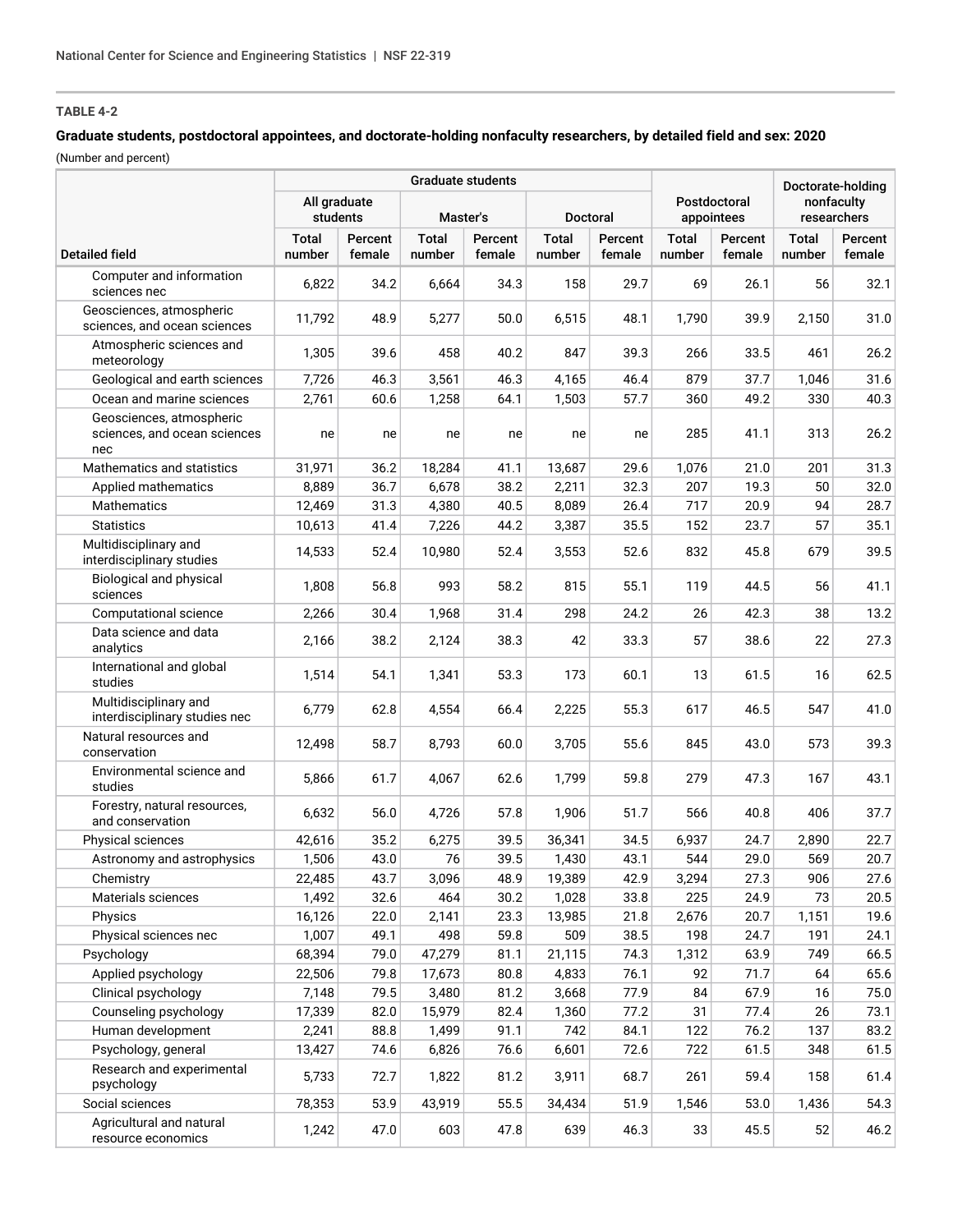# **Graduate students, postdoctoral appointees, and doctorate-holding nonfaculty researchers, by detailed field and sex: 2020**

(Number and percent)

|                                                                              | <b>Graduate students</b>                                |                   |                 |                   |                        |                            |                           |                   | Doctorate-holding      |                   |
|------------------------------------------------------------------------------|---------------------------------------------------------|-------------------|-----------------|-------------------|------------------------|----------------------------|---------------------------|-------------------|------------------------|-------------------|
|                                                                              | All graduate<br>students<br>Master's<br><b>Doctoral</b> |                   |                 |                   |                        | Postdoctoral<br>appointees | nonfaculty<br>researchers |                   |                        |                   |
| <b>Detailed field</b>                                                        | <b>Total</b><br>number                                  | Percent<br>female | Total<br>number | Percent<br>female | <b>Total</b><br>number | Percent<br>female          | <b>Total</b><br>number    | Percent<br>female | <b>Total</b><br>number | Percent<br>female |
| Anthropology                                                                 | 6,463                                                   | 66.5              | 2,167           | 69.2              | 4,296                  | 65.2                       | 153                       | 65.4              | 81                     | 58.0              |
| Area, ethnic, cultural, gender,<br>and group studies                         | 5,124                                                   | 66.2              | 2,642           | 66.3              | 2,482                  | 66.2                       | 226                       | 57.5              | 134                    | 63.4              |
| Criminal justice and safety<br>studies                                       | 6,662                                                   | 62.0              | 5,674           | 63.1              | 988                    | 56.0                       | 17                        | 76.5              | 12                     | 91.7              |
| Criminology                                                                  | 1,626                                                   | 71.0              | 1,308           | 71.9              | 318                    | 67.6                       | $\overline{2}$            | 100.0             | 7                      | 71.4              |
| Economics (except agricultural<br>and natural resource)                      | 14,073                                                  | 37.4              | 6,114           | 40.6              | 7,959                  | 34.9                       | 123                       | 35.8              | 176                    | 43.2              |
| Geography and cartography                                                    | 4,397                                                   | 48.5              | 2,745           | 45.3              | 1,652                  | 53.8                       | 140                       | 47.9              | 103                    | 37.9              |
| International relations and<br>national security studies                     | 7,730                                                   | 48.7              | 7,322           | 48.9              | 408                    | 45.6                       | 68                        | 36.8              | 51                     | 41.2              |
| Linguistics                                                                  | 2,850                                                   | 60.4              | 1,164           | 64.9              | 1,686                  | 57.2                       | 41                        | 53.7              | 39                     | 64.1              |
| Political science and<br>government                                          | 8,438                                                   | 45.1              | 3,072           | 46.1              | 5,366                  | 44.4                       | 148                       | 37.2              | 64                     | 56.3              |
| Public policy analysis                                                       | 8,899                                                   | 57.0              | 6,352           | 58.6              | 2,547                  | 53.2                       | 229                       | 62.9              | 361                    | 54.6              |
| Sociology and population<br>studies                                          | 7,409                                                   | 65.7              | 2,342           | 69.8              | 5,067                  | 63.9                       | 155                       | 59.4              | 148                    | 60.8              |
| Urban studies and affairs                                                    | 1,312                                                   | 60.0              | 907             | 59.8              | 405                    | 60.5                       | 5                         | 60.0              | 18                     | 33.3              |
| Social sciences, other                                                       | 2,128                                                   | 60.2              | 1,507           | 62.4              | 621                    | 54.9                       | 206                       | 52.4              | 190                    | 62.1              |
| Engineering                                                                  | 157,729                                                 | 27.0              | 86,450          | 26.5              | 71,279                 | 27.6                       | 8,462                     | 24.8              | 3,921                  | 23.0              |
| Aerospace, aeronautical, and<br>astronautical engineering                    | 6,971                                                   | 17.9              | 4,326           | 17.6              | 2,645                  | 18.6                       | 233                       | 15.5              | 149                    | 16.8              |
| Biological, biomedical, and<br>biosystems engineering                        | 12,775                                                  | 45.0              | 4,536           | 47.0              | 8,239                  | 43.9                       | 1,696                     | 35.8              | 525                    | 36.8              |
| Chemical, petroleum, and<br>chemical-related engineering                     | 10,554                                                  | 31.8              | 2,942           | 30.7              | 7,612                  | 32.3                       | 1,157                     | 27.7              | 330                    | 26.4              |
| Chemical engineering                                                         | 9,457                                                   | 33.4              | 2,426           | 33.4              | 7,031                  | 33.5                       | 1,108                     | 28.5              | 274                    | 29.2              |
| Petroleum engineering                                                        | 1,097                                                   | 18.0              | 516             | 18.2              | 581                    | 17.7                       | 49                        | 10.2              | 56                     | 12.5              |
| Civil, environmental,<br>transportation and related<br>engineering fields    | 18,304                                                  | 34.8              | 10.819          | 35.3              | 7,485                  | 34.1                       | 1,006                     | 28.1              | 488                    | 24.2              |
| Civil engineering                                                            | 15,220                                                  | 32.6              | 8,703           | 32.7              | 6,517                  | 32.3                       | 904                       | 27.5              | 451                    | 23.1              |
| Architectural, environmental,<br>construction and surveying<br>engineering   | 3,084                                                   | 45.8              | 2,116           | 45.6              | 968                    | 46.4                       | 102                       | 33.3              | 37                     | 37.8              |
| Electrical, electronics,<br>communications and computer<br>engineering       | 43,032                                                  | 21.9              | 25,312          | 23.3              | 17,720                 | 19.8                       | 1,302                     | 16.7              | 706                    | 16.1              |
| Electrical, electronics, and<br>communications engineering                   | 31,440                                                  | 20.2              | 16,746          | 20.8              | 14,694                 | 19.4                       | 1,242                     | 16.7              | 647                    | 15.6              |
| Computer engineering                                                         | 11,592                                                  | 26.4              | 8,566           | 28.2              | 3,026                  | 21.3                       | 60                        | 15.0              | 59                     | 22.0              |
| Industrial, manufacturing,<br>systems engineering and<br>operations research | 14,869                                                  | 30.1              | 11,030          | 29.8              | 3,839                  | 31.0                       | 194                       | 18.6              | 155                    | 20.0              |
| Industrial and manufacturing<br>engineering                                  | 7,982                                                   | 31.7              | 5,569           | 30.9              | 2,413                  | 33.4                       | 83                        | 19.3              | 53                     | 20.8              |
| Systems engineering and<br>operations research                               | 6,887                                                   | 28.2              | 5,461           | 28.6              | 1,426                  | 27.0                       | 111                       | 18.0              | 102                    | 19.6              |
| Mechanical engineering                                                       | 25,782                                                  | 18.2              | 14,305          | 16.8              | 11,477                 | 20.0                       | 1,149                     | 17.8              | 469                    | 16.6              |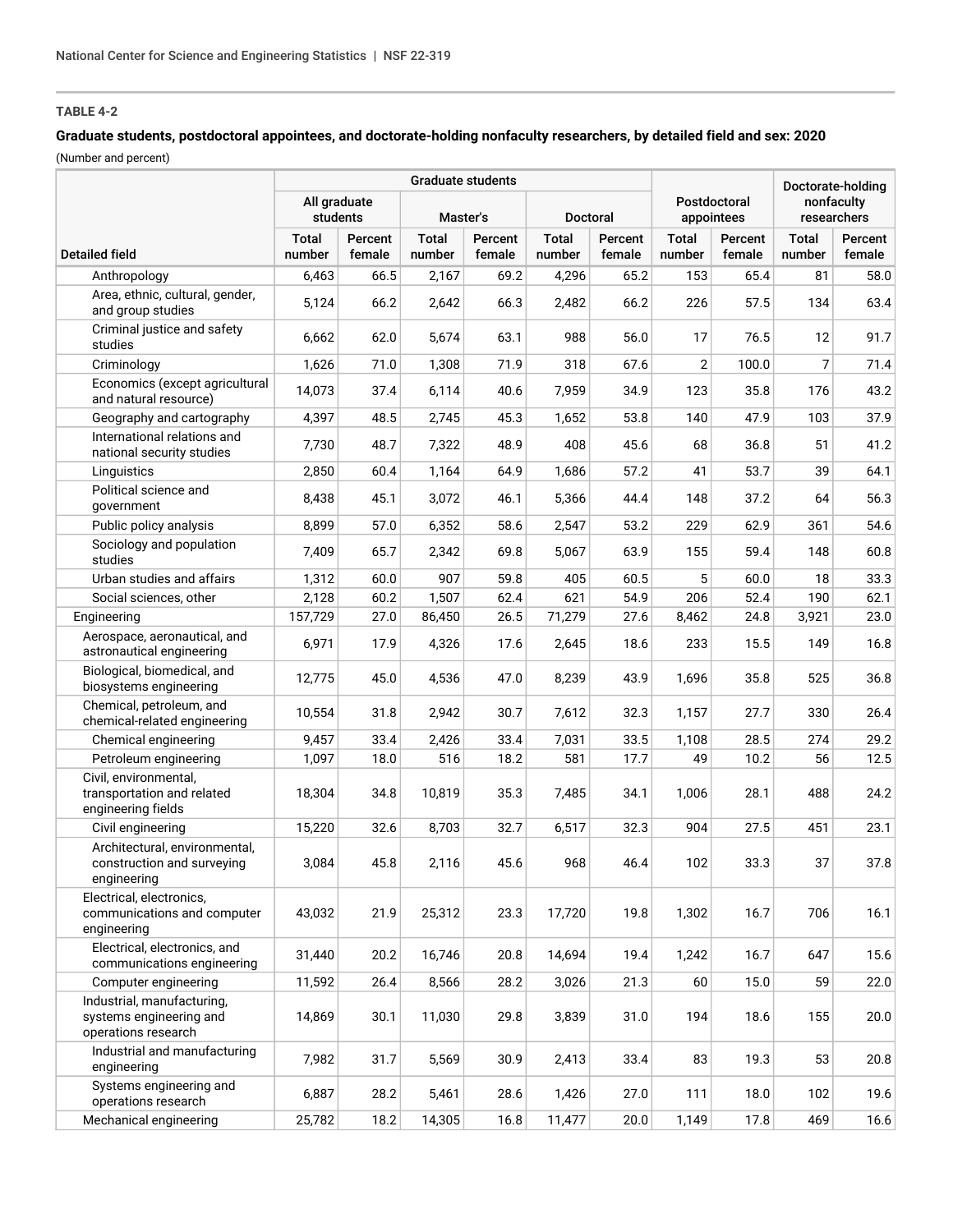# **Graduate students, postdoctoral appointees, and doctorate-holding nonfaculty researchers, by detailed field and sex: 2020**

(Number and percent)

|                                                                              | <b>Graduate students</b>                         |                   |                        |                   |                            |                   |                        |                   | Doctorate-holding<br>nonfaculty<br>researchers |                   |
|------------------------------------------------------------------------------|--------------------------------------------------|-------------------|------------------------|-------------------|----------------------------|-------------------|------------------------|-------------------|------------------------------------------------|-------------------|
|                                                                              | All graduate<br>students<br>Master's<br>Doctoral |                   |                        |                   | Postdoctoral<br>appointees |                   |                        |                   |                                                |                   |
| <b>Detailed field</b>                                                        | <b>Total</b><br>number                           | Percent<br>female | <b>Total</b><br>number | Percent<br>female | <b>Total</b><br>number     | Percent<br>female | <b>Total</b><br>number | Percent<br>female | <b>Total</b><br>number                         | Percent<br>female |
| Metallurgical, mining, materials<br>and related engineering fields           | 7,181                                            | 31.9              | 2,299                  | 32.9              | 4,882                      | 31.4              | 630                    | 21.6              | 299                                            | 22.4              |
| Other engineering                                                            | 18,261                                           | 27.3              | 10,881                 | 27.3              | 7,380                      | 27.3              | 1,095                  | 23.9              | 800                                            | 23.4              |
| Agricultural engineering                                                     | 1,058                                            | 41.1              | 404                    | 44.3              | 654                        | 39.1              | 122                    | 36.9              | 54                                             | 31.5              |
| Engineering mechanics,<br>physics, and science                               | 2,208                                            | 27.0              | 740                    | 28.6              | 1,468                      | 26.2              | 199                    | 17.1              | 177                                            | 18.6              |
| Nuclear engineering                                                          | 1,479                                            | 18.6              | 441                    | 18.6              | 1,038                      | 18.6              | 81                     | 14.8              | 45                                             | 24.4              |
| Engineering, other                                                           | 13,516                                           | 27.2              | 9,296                  | 26.9              | 4,220                      | 28.1              | 693                    | 24.7              | 524                                            | 24.0              |
| Health                                                                       | 75,438                                           | 76.4              | 60,124                 | 78.4              | 15,314                     | 68.9              | 18,478                 | 50.7              | 7,528                                          | 52.2              |
| Clinical medicine <sup>a</sup>                                               | 34,544                                           | 75.5              | 29,748                 | 76.2              | 4,796                      | 70.9              | 16,287                 | 50.4              | 6,500                                          | 51.9              |
| Medical clinical sciences and<br>clinical and medical laboratory<br>sciences | 1,370                                            | 61.0              | 927                    | 60.3              | 443                        | 62.5              | 430                    | 52.3              | 167                                            | 58.7              |
| Public health                                                                | 33,174                                           | 76.1              | 28,821                 | 76.7              | 4,353                      | 71.7              | 914                    | 64.2              | 616                                            | 66.2              |
| Anesthesiology                                                               | ne                                               | ne                | ne                     | ne                | ne                         | ne                | 466                    | 45.3              | 122                                            | 46.7              |
| Cardiology and cardiovascular<br>disease                                     | ne                                               | ne                | ne                     | ne                | ne                         | ne                | 706                    | 43.6              | 182                                            | 46.2              |
| Endocrinology, diabetes, and<br>metabolism                                   | ne                                               | ne                | ne                     | ne                | ne                         | ne                | 334                    | 50.6              | 91                                             | 57.1              |
| Gastroenterology                                                             | ne                                               | ne                | ne                     | ne                | ne                         | ne                | 277                    | 46.2              | 96                                             | 53.1              |
| Hematology                                                                   | ne                                               | ne                | ne                     | ne                | ne                         | ne                | 429                    | 48.3              | 164                                            | 48.2              |
| Neurology and neurosurgery                                                   | ne                                               | ne                | ne                     | ne                | ne                         | ne                | 1,491                  | 51.5              | 469                                            | 53.5              |
| Obstetrics and gynecology                                                    | ne                                               | ne                | ne                     | ne                | ne                         | ne                | 289                    | 66.8              | 93                                             | 79.6              |
| Oncology and cancer research                                                 | ne                                               | ne                | ne                     | ne                | ne                         | ne                | 1,541                  | 48.5              | 644                                            | 45.2              |
| Ophthalmology                                                                | ne                                               | ne                | ne                     | ne                | ne                         | ne                | 456                    | 49.3              | 287                                            | 43.2              |
| Otorhinolaryngology                                                          | ne                                               | ne                | ne                     | ne                | ne                         | ne                | 314                    | 48.7              | 125                                            | 49.6              |
| Pediatrics                                                                   | ne                                               | ne                | ne                     | ne                | ne                         | ne                | 1,337                  | 59.2              | 643                                            | 53.7              |
| Psychiatry                                                                   | ne                                               | ne                | ne                     | ne                | ne                         | ne                | 1,088                  | 61.6              | 307                                            | 62.2              |
| Pulmonary disease                                                            | ne                                               | ne                | ne                     | ne                | ne                         | ne                | 296                    | 50.3              | 119                                            | 52.1              |
| Radiological sciences                                                        | ne                                               | ne                | ne                     | ne                | ne                         | ne                | 1,180                  | 37.5              | 401                                            | 30.2              |
| Surgery                                                                      | ne                                               | ne                | ne                     | ne                | ne                         | ne                | 1,193                  | 43.4              | 507                                            | 47.9              |
| Clinical medicine nec                                                        | ne                                               | ne                | ne                     | ne                | ne                         | ne                | 3,546                  | 48.6              | 1,467                                          | 53.2              |
| Other health                                                                 | 40,894                                           | 77.2              | 30,376                 | 80.4              | 10,518                     | 68.0              | 2,191                  | 52.4              | 1,028                                          | 54.4              |
| Communication disorders<br>sciences                                          | 17,606                                           | 95.1              | 16,762                 | 95.8              | 844                        | 80.9              | 82                     | 67.1              | 49                                             | 71.4              |
| Dental sciences                                                              | 1,583                                            | 54.3              | 1,366                  | 53.9              | 217                        | 56.7              | 292                    | 54.5              | 103                                            | 52.4              |
| Kinesiology and exercise<br>science                                          | 6,001                                            | 49.5              | 4,977                  | 49.6              | 1,024                      | 49.1              | 84                     | 56.0              | 46                                             | 47.8              |
| Nursing science                                                              | 4,847                                            | 87.3              | 1,488                  | 87.8              | 3,359                      | 87.1              | 127                    | 89.0              | 103                                            | 84.5              |
| Pharmaceutical sciences                                                      | 4,512                                            | 57.2              | 1,619                  | 64.1              | 2,893                      | 53.3              | 1,141                  | 44.2              | 377                                            | 41.1              |
| Other health nec                                                             | 6,345                                            | 66.2              | 4,164                  | 67.9              | 2,181                      | 62.9              | 465                    | 57.8              | 350                                            | 58.9              |

ne = not eligible.

nec = not elsewhere classified.

a Clinical medicine includes graduate students in public health and in medical clinical sciences and clinical and medical laboratory sciences. Clinical medicine includes postdoctoral appointees and nonfaculty researchers in anesthesiology, cardiology, endocrinology, gastroenterology, hematology, neurology, obstetrics and gynecology, oncology and cancer research, ophthalmology, otorhinolaryngology, pediatrics, psychiatry, public health, pulmonary disease, radiological sciences, surgery, and clinical medicine nec.